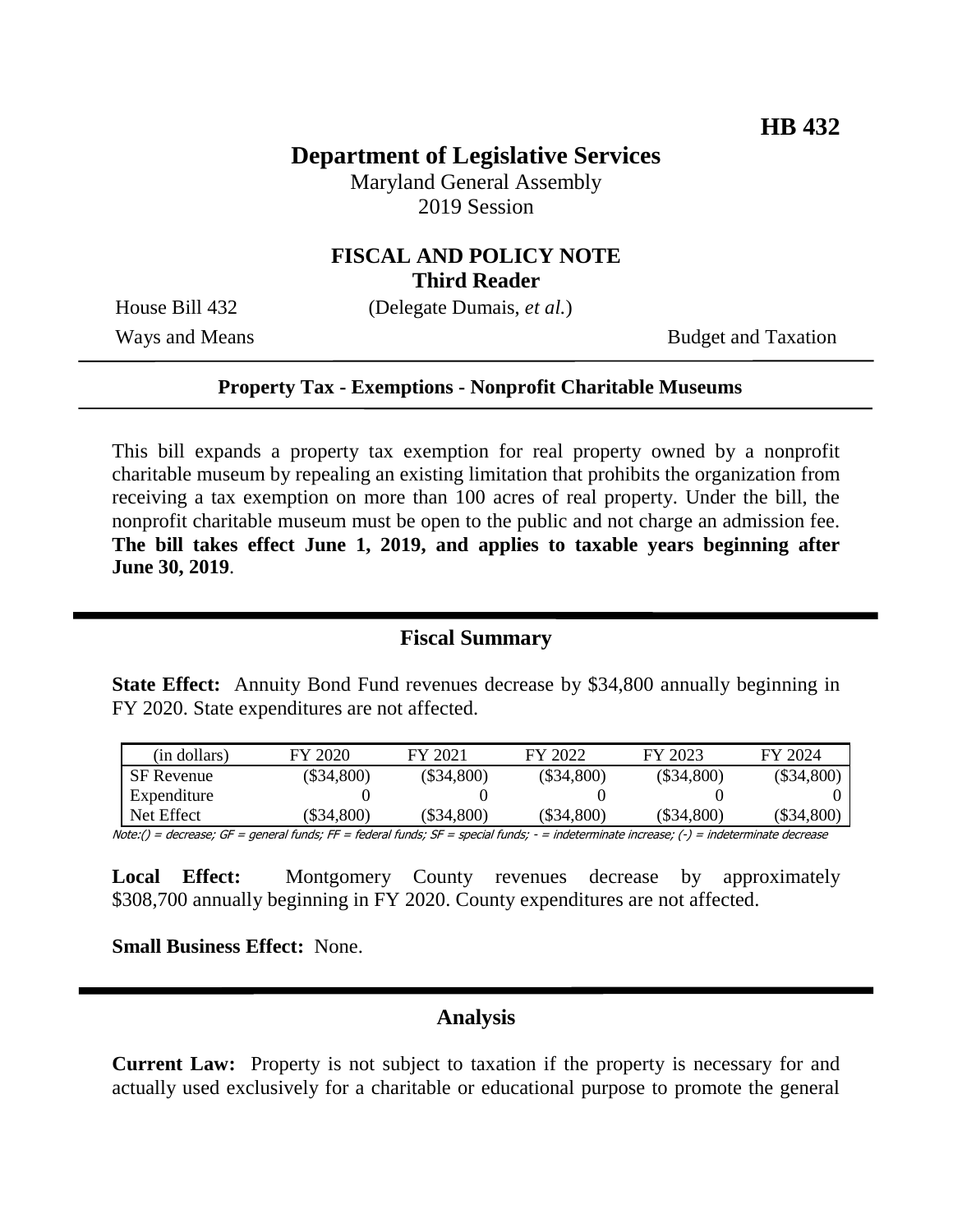welfare of the people of the State, including an activity or an athletic program of an educational institution; and is owned by (1) a nonprofit hospital; (2) a nonprofit charitable, fraternal, educational, or literary organization including a public library and a men's or women's club that is a nonpolitical and nonstock club; (3) a corporation, limited liability company, or trustee that holds the property for the sole benefit of an organization that qualifies for an exemption; or (4) a nonprofit housing corporation. The exemption includes any personal property initially leased by a nonprofit hospital for more than one year under a lease that is noncancellable except for cause.

Except for a nonprofit hospital, not more than 100 acres of real property owned by an exempt organization and appurtenant to the premises of the exempt organization is exempt from property tax, if the property is located outside of a municipality or Baltimore City. Not more than 100 acres of real property of a nonprofit hospital that is appurtenant to the hospital is exempt from property tax.

**Background:** Generally, State law exempts certain types of real property from property taxation such as government-owned, charitable, benevolent, educational, religious, veterans' organizations, fire companies, historical societies, and museums. The State Department of Assessments and Taxation is responsible for determining exemptions that are specified by law. The department is required to assess all exempt real property, except property owned by the federal government. **Exhibit 1** provides a general description of the various classes of exempt property. A comprehensive overview on exempt property in Maryland can be found in Chapter 3 of the *[Guide to the Property Tax Structure in](http://dls.maryland.gov/pubs/prod/InterGovMatters/LocFinTaxRte/Guide-to-the-Property-Tax-Structure-in-Maryland.pdf)  [Maryland](http://dls.maryland.gov/pubs/prod/InterGovMatters/LocFinTaxRte/Guide-to-the-Property-Tax-Structure-in-Maryland.pdf)*.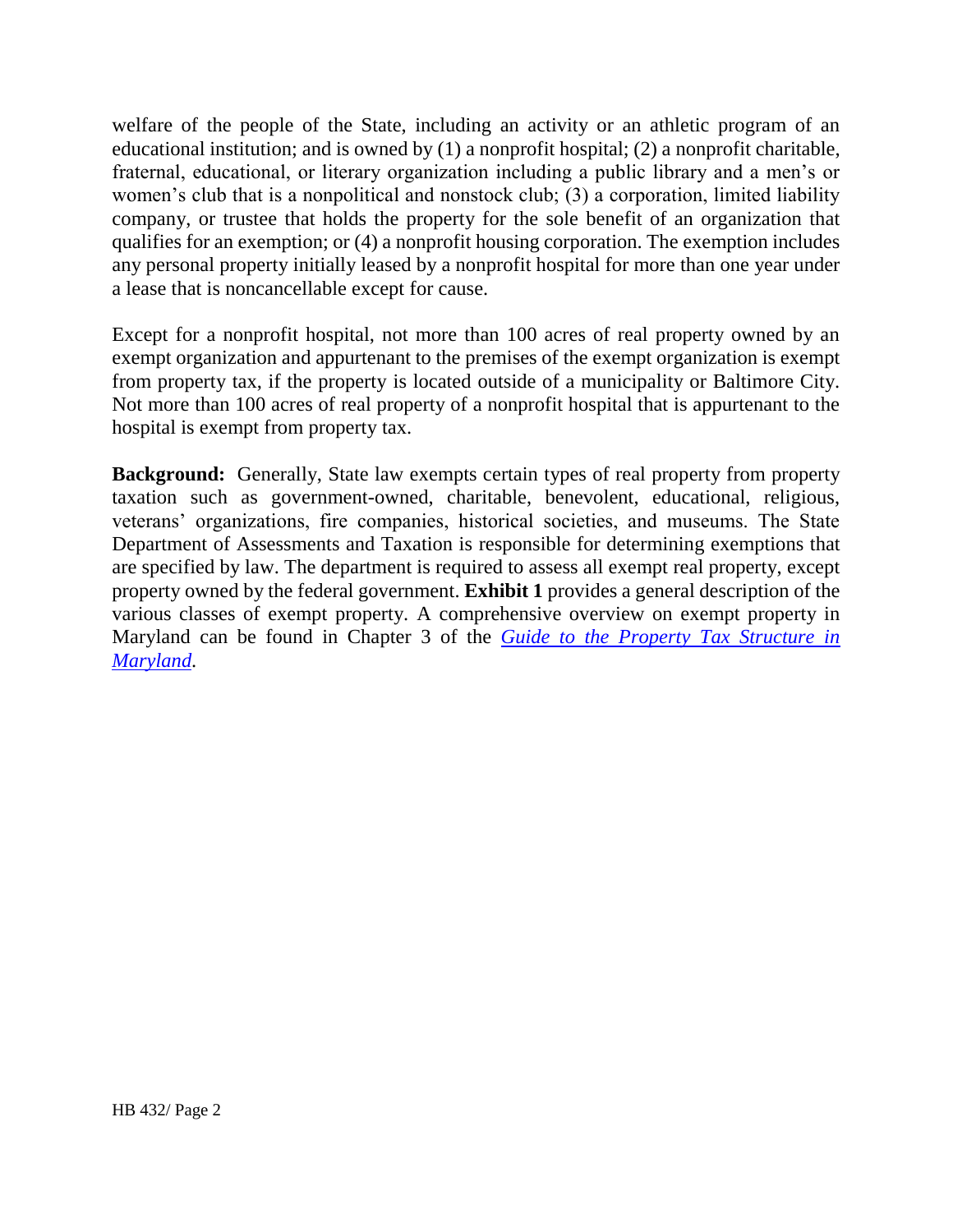# **Exhibit 1 General Tax Exempt Property Categories in Maryland**

| Category                                                                        | <b>Definition</b>                                                                                                                                                                                                                                                                                                                                                                                                                                                                                       |  |
|---------------------------------------------------------------------------------|---------------------------------------------------------------------------------------------------------------------------------------------------------------------------------------------------------------------------------------------------------------------------------------------------------------------------------------------------------------------------------------------------------------------------------------------------------------------------------------------------------|--|
| <b>Religious</b>                                                                | Religious groups may receive an exemption for properties used exclusively for public<br>religious worship, a parsonage or convent, or educational purposes. The law does not<br>extend this type of exemption to properties owned by religious groups that are used as<br>a caretaker's residence, a residence for a minister of music, or a residence for an<br>administrator or other employee.                                                                                                       |  |
| <b>Charitable</b>                                                               | These groups must demonstrate that the use of the property serves the traditional<br>objects of charity and not just merely providing a service to a particular segment of the<br>community. Moreover, nonprofit use is not the equivalent of charitable.                                                                                                                                                                                                                                               |  |
| Fraternal,<br><b>Sororal</b>                                                    | These organizations are generally limited to receiving an exemption on property used<br>as a meeting location.                                                                                                                                                                                                                                                                                                                                                                                          |  |
| <b>Educational</b>                                                              | These groups must show that the property's use adds to the systematic dissemination<br>of education or knowledge to the general public of Maryland. Hobby support<br>organizations do not meet the tests for receiving this type of exemption.                                                                                                                                                                                                                                                          |  |
| <b>Blind</b><br><b>Persons</b>                                                  | Those persons with a central visual acuity of 20/200 or less in the better eye may<br>receive, with a doctor's certification, an exemption of \$15,000 of assessment reduction<br>on the dwelling house and surrounding yard. Legally blind persons may apply at any<br>time and need not meet the general September 1 filing deadline.                                                                                                                                                                 |  |
| <b>Disabled</b><br><b>Veterans</b><br>and<br><b>Surviving</b><br><b>Spouses</b> | Armed Services veterans with a permanent service connected disability rated 100% by<br>the Veterans Administration may receive a complete exemption from real property<br>taxes on the dwelling house and surrounding yard. These veterans also may apply at<br>any time and do not have to meet the September 1 filing deadline. Unremarried<br>surviving spouses also may apply for this exemption. Surviving spouses of military<br>personnel killed in the line of duty may apply for an exemption. |  |
| <b>Other</b><br><b>Exemptions</b>                                               | There are other special tax exemptions granted to government owned properties,<br>cemeteries, community water systems, fire companies and rescue squads, historical<br>societies, housing authorities, environmental conservation groups, and certain<br>specifically named organizations.                                                                                                                                                                                                              |  |

|  |  |  |  | Source: State Department of Assessments and Taxation |  |  |
|--|--|--|--|------------------------------------------------------|--|--|
|--|--|--|--|------------------------------------------------------|--|--|